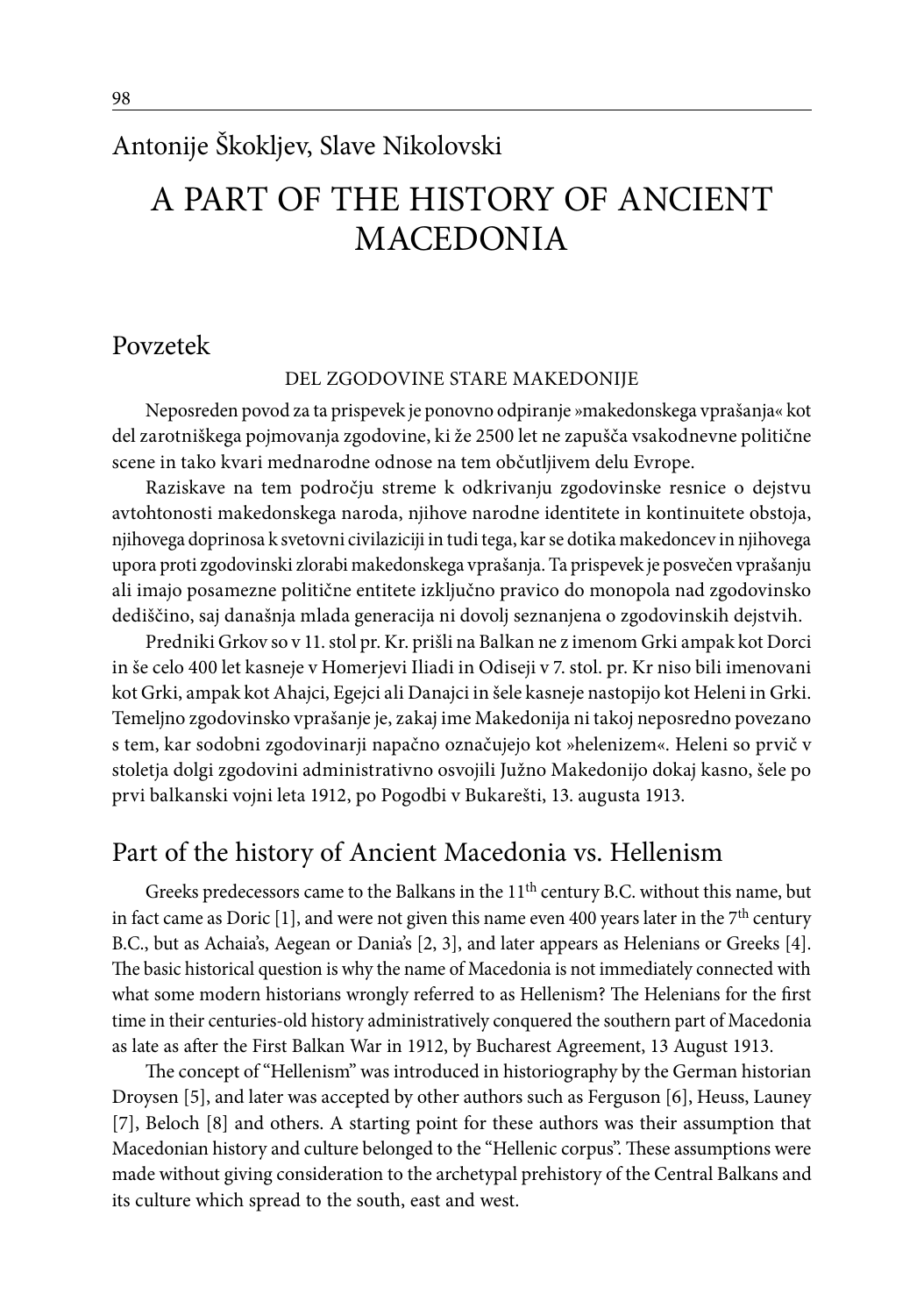The spread of cultures is confirmed by the presence of Mesolithic archetype art present in "Ancient Europe" with its cultural epicenter located in Lepenski Vir, which existed between 7,000 – 6,000 B.C. Here Mesolithic sacral architecture, monumental stone sculptures, clay model houses, etc. have been found. Clay model houses have been found in Porodin and other localities as well. When these people lived in clay houses, people in other parts of Europe still lived in caves, natural shelters, or in modest huts and tents and, from the scant findings, still engraved their art in bone and horn [9]. According to Neolithic engravings found in Macedonia, the more advanced cultures drew their art onto rocks, like the samples found in Kratovo depicting maps of stars, symbols now utilized by Christianity and other artistic motifs [10].

The artistic talent of this culture is also supported by some of the oldest artefacts like the small plank discovered by Hourmoyziades [11] in Kostur in Dupjak locality in the Kolosojanitsa archaeological site dating back to 5260 B.C. This small tablet with writing in the linear alphabet is believed to be of Macedonian origin. This and other such archaeological artifacts existing in Macedonia are deemed to be the oldest written records of archetypical nature depicting the Macedonian culture and civilization of the time; an age old culture that not only existed but was spread to other regions and continued to exist over time.

If a comparison is to be made between the writing found in Macedonia with that found on the soil of Elada, then it is best to resort to the systematization of the alphabets done by the glossologist Mpampinioti [4]. According to Mpampinioti, the hieroglyphic alphabet found in Crete from about 2000 to 1750 B.C., was used in a form of seal or stamp. Linear A also found in Crete was used from 1700 to about 1450 B.C. Both alphabets, as of yet, have not been deciphered. There is also Linear B found in Crete, Pylos and Mycenae; this alphabet, already deciphered, was used between about 1450 and 1200 B.C. The syllabic alphabet of Cyprus appeared around the  $6<sup>th</sup>$  to the  $4<sup>th</sup>$  century B.C., while the Phoenician alphabet appeared in the 10<sup>th</sup> century B.C.

From what we have shown above, it follows that the oldest writing on the soil of Elada is at least 3000 years younger than that found in Macedonia and at least 2000 years younger than the "Vinča" alphabet.

Again, based on our findings, it appears that the cultures found in Macedonia were far more advanced than those found in Elada. It follows then that it is possible for the more advanced cultures to be imposing themselves on a less culturally advanced people. And not only by their better organization and more advanced weapons but rather by their superiority from a material, social and cultural aspect.

The Macedonian conquests in Europe, Asia and Africa were achieved by Macedonian kingdoms and not by any Hellenes. In fact if we look at history closely we will find that Elada was never united. What modern historians today call Elada were a number of individual independent city states, each with their own government, military and political system. The Macedonian Dynasties of the Antigonids, Seleucids and Ptolemais, on the other hand, established Macedonian kingdoms each with its own government and with a single ruler at the top. None of these kings was a "Hellenic" monarch and the tradition established and maintained in those kingdoms was Macedonian and not Hellenic.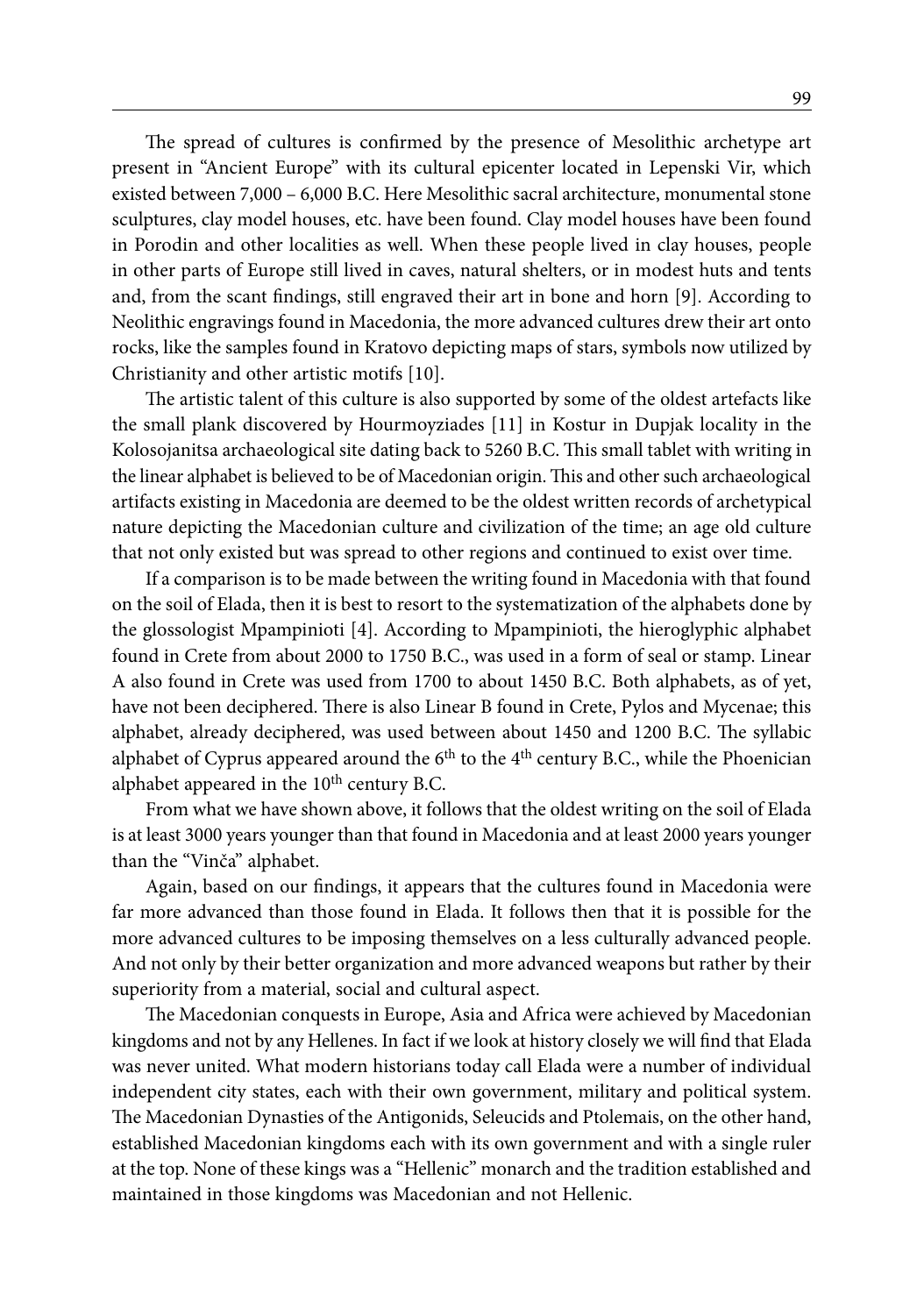Looking at this another way, none of the so-called "Hellenes" had anything to do with the strategic role of creating the Macedonian Empires on the three continents. The hoplite unit of 700 heavily armed and armoured soldiers belonging to the Corinthian Alliance, which Alexander took with him, remained in the shadows during Alexander's entire campaign. Alexander took these soldiers not as fighters but more as hostages and guarantors of peace in Elada and for non-combat duties like securing roads, Papazoglou [12]. The only Hellene in Alexander's camp was Eumenes of Cardia, from a city located on the western coast of the Thracian Hersones. Eumenes's role in Alexander's campaign was as personal cabinet chief of the king responsible for making records in the military logs. Eumenes was not liked by the Macedonians, particularly by Craterus. Eumenes was sacked by Antigonus in 315 B.C.

The succeeding cultures in Europe, Asia and Africa appeared by merging the dominant Macedonian factor with the Eastern components to form one successive primary component that can only be described as a Macedonian civilization. What many historians refer to as the "Hellenistic Period", spanning from Alexander the Greats' death to the total takeover of the Ptolemaic Dynasty by Rome in 30 B.C., can best be described as the "Macedonian Period" because there was no "Hellenic influence" during the so-called "Hellenistic Period" contrary to what some modern Greeks claim today.

While some authors position the "Hellenistic Period" from the end of Alexander to 30 B.C., we position the "Macedonian Period" to begin at Philip II's time, more precisely from the time the City States were defeated in the battle of Chaeronea in 338 B.C., to the time of the Arab penetrations into Europe. Foundations laid by the Macedonians during ancient times gave birth to a unique Macedonian cultural heritage in the form of institutions including libraries established by the Macedonians, which in time became global knowledge centre essential to the formation of our modern civilization.

### Macedonia's rapid rise under Philip II's reign

Philip II (*Filippos*) ruled Macedonia during the period from 359 to 336 B.C. Soon after becoming king, Philip put an end to Dynastic rivalries in his kingdom and took control of the military and state functions and turned them into professional institutions. His excellent statesmanship and military knowledge transformed his kingdom from a backwater country into a superpower in a relatively short time.

Philip II expanded his frontiers to the east and liberated Amphipolis (357 B.C.), Metona (354 B.C.), Pidna, Potidea and other cities on the Aegean Coast, thus gaining access to the Mediterranean Sea. His military build-up and influence in the region radically curbed Athenian influence in its domestic policy towards Macedonia. With his military might, and as an influential diplomat, Philip was also able to pacify neighboring tribes such as the Illyrians, Peonians, Tribalians, Thracians, Thessalians, Olinthians and Epirians. In parallel with Philip's increase in authority in the region, a pro-Macedonian movement was also emerging in Elada.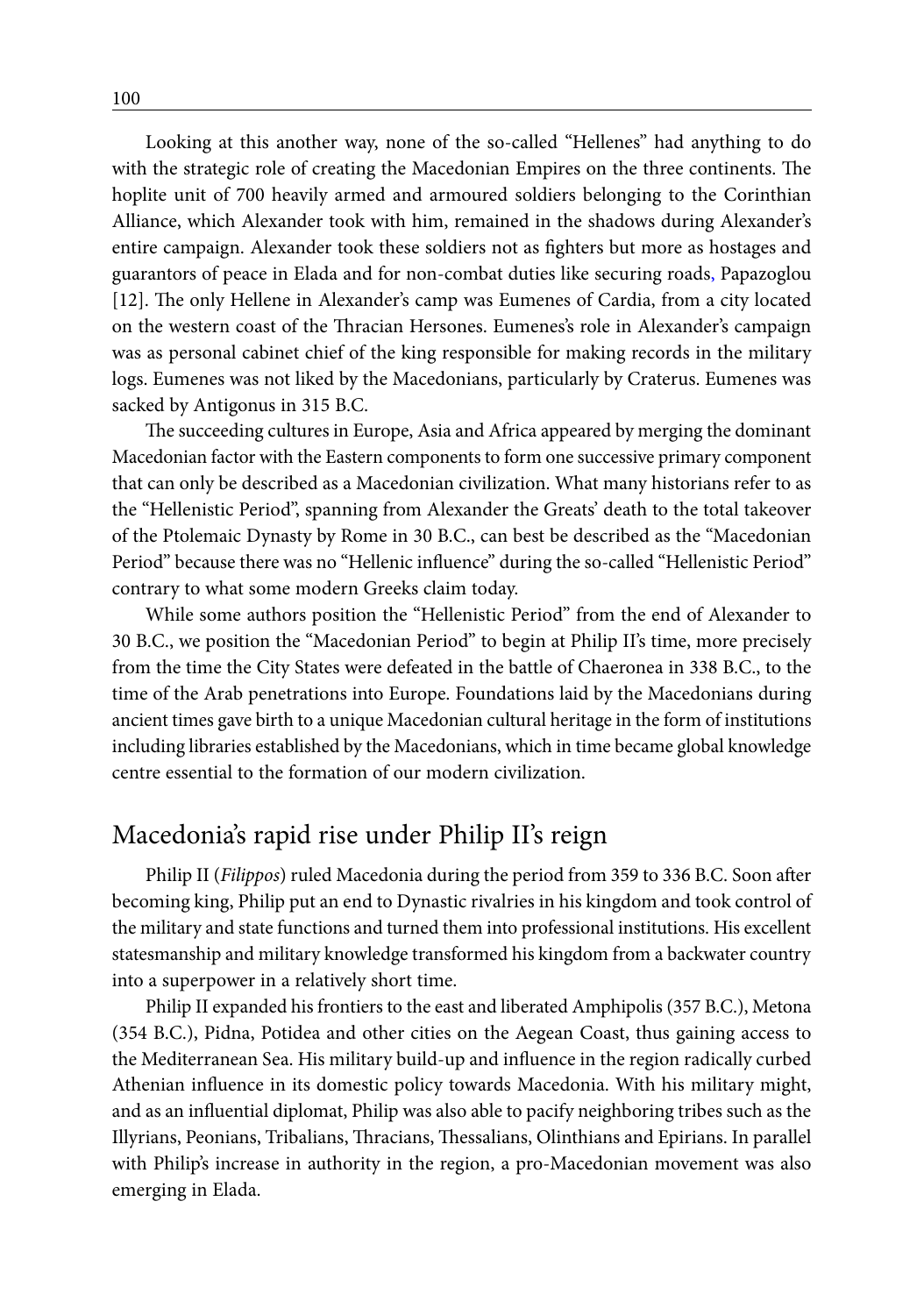In regard to his domestic policy, Philip II carried out military, social and political reforms. He neutralized separatist tendencies in his ancient aristocracy and put it under his control. At the same time he abolished the local dynasties in the northern parts of Upper Macedonia, including the ones in Orestis, Lyncus and Elimea, and strengthened the unity and power of the people in Macedonia. Additionally he introduced financial reforms and promoted his own gold currency, "the Macedonian stater". In this way he undermined the value of the Persian and Athenian currencies. By doing so he contributed to the development of Macedonian trade with other economic sectors and bolstered the security of Macedonia. Philip also made large investments in road, port and city construction and in building new fortresses. For example, in 344 B.C. he built the city of Heraklea (*Hrakleian*) in a suitable strategic site in Pelagonia near present-day Bitola, while the cities of Philippi and Philippipolis were built in Thrace in 356 B.C.

During his reign, Philip II carried out major reorganization in his army and introduced new strategies and tactics for battle. By employing various formations and combined actions he developed new fighting techniques, one being the Macedonian phalange, which employed sixteen to twenty foot long spears or pikes known as sarissas. The phalange became a major elite force whose fighting abilities were unparalleled in the then world. The phalange consisted of units of infantrymen positioned in formation of 16 rows each armed with sarissas in addition to the usual arms. The cavalry was also an important component that carried out surprise attacks and various other maneuvers. The Macedonian military along with the Macedonian navy and merchant fleet, with bases in the Thermaic Gulf, contributed immensely to the security and economic development of the Macedonian coast.

Improvements also attributed to Philip II were military discipline, training soldiers and innovation in military armaments. He introduced the siege engine, unknown before his time, as well as made use of dogs during military campaigns. Bloodhounds and watchdogs were used mainly in the mountains of Thrace, Illyria and Elada to track the enemy.

During his military reorganization Philip reintroduced the concept of equal rights and privileges applicable to all soldiers, an ancient Macedonian Argued tradition. Privileges were no longer a luxury of the aristocratic cavalrymen; they applied to every soldier equally.

Philip II was supreme commander, judge and archpriest. All important issues were addressed by the army assembly which in turn acknowledged the king with acclamation, addressed issues of inheritance and acted as the Supreme Court in cases of high treason. This central power exercised by Philip was well summed up by Demosthenes (384-322) of Athens when he said "Philip of Macedon was an army leader, treasurer, politician and diplomat, all at the same time. No one had irritated Europe so much as this son of Amyntas".

Besides being a powerful leader, according to Demosthenes, Philip was also an irritant of Europe. This eternal antagonism between Macedonia and most City States, except for Sparta, manifested itself again during the Holy War in Middle Elada when the Phocians plundered the Oracle of Delphi and their military terrorized the entire region. Being unable to handle the situation, the City States turned to Philip for help. The Macedonian intervention in 352 B.C. was a magnificent victory. By pushing the Phocians out Philip managed to extend his Macedonian influence in Thessaly down to Thermopylae.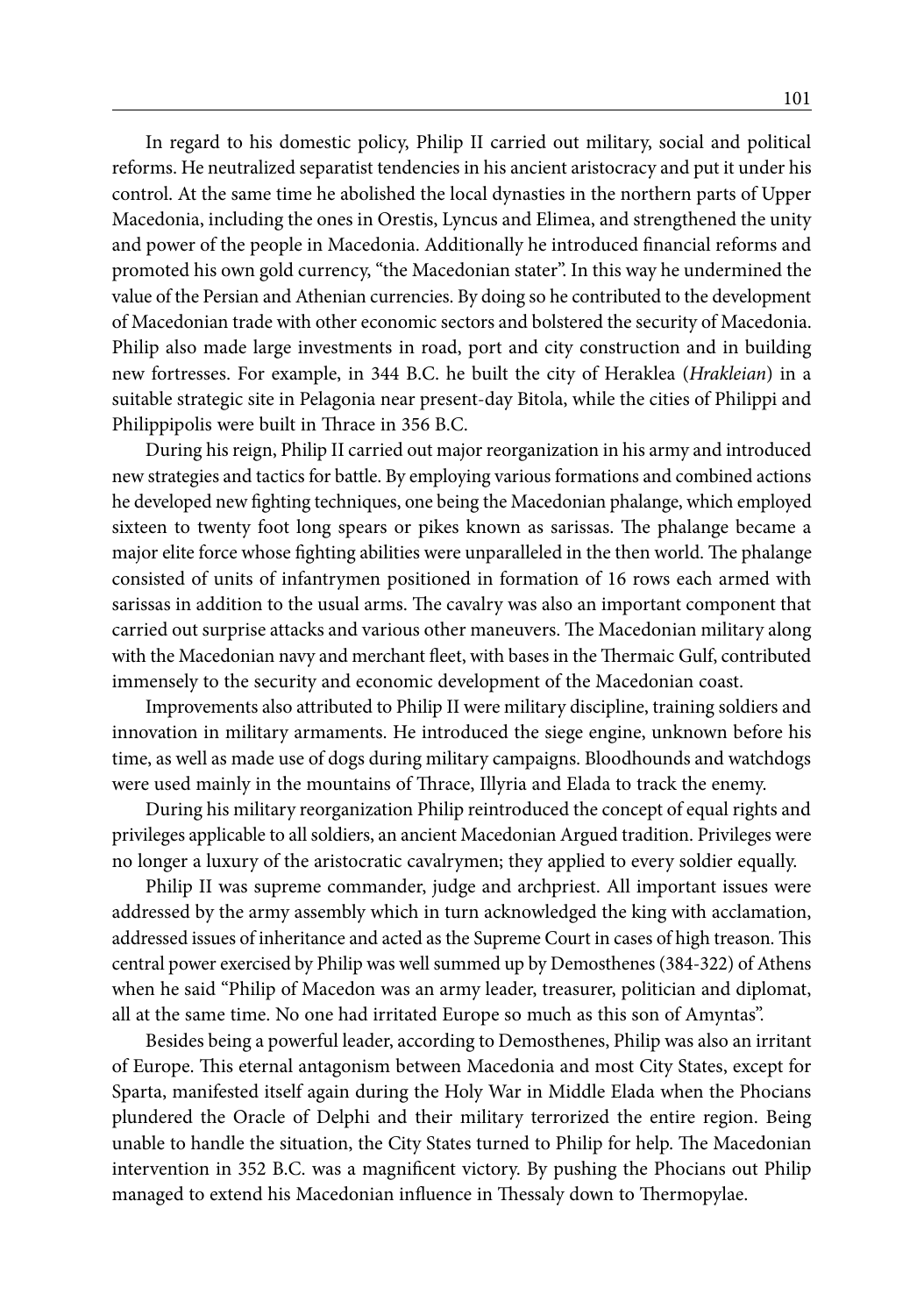In the following eight years Macedonia's frontiers expanded from the Adriatic Sea to the Black Sea and the intrusive cities in Chalcidice surrendered one by one to Macedonian control. All this brought great economic loss to Athens and damaged its trade and prestige. Regarding this, Demosthenes, the greatest orator and leader of the anti-Macedonian party in Athens, in 348 B.C. expressed himself and his aggressive Athenian attitude towards Macedonia by composing his "First Philippic", openly attacking Philip by calling on all Hellenes to take arms against the "Macedonian barbarians". He also openly affirmed that anyone who was not a Hellene was a barbarian, confirming once again that the Hellenes of the time did not consider the Macedonians to be Hellenes. Animosities followed in spite of the "Philocrates Peace agreement" concluded between Athens and Macedonia in 346 B.C.

In the spring of 340 B.C. Philip II began a campaign to subdue the Thracians in the lower basin of the Danube River and the Scythians and Triballians in Upper Mezia. His victorious achievements irritated the anti-Macedonians in the City States, particularly Athens, which could not accept the fact that it was losing its political hegemony in the Aegean world. As a result of this, Demosthenes began to look to the Persians for alliances and used Persian gold to instigate a war between Athens and Macedonia.

The inevitable clash between the Macedonians and the unified Hellenic militarily coalition (Athens, Thebes and others, except for Sparta) finally culminated on the plain of Chaeronea in Boeotia. In 338 B.C. Philip's Macedonians smashed the unified Hellenic army to pieces, from which it never recovered, thus subduing and putting the City States under Macedonian control. The Macedonians led by Philip II and by his young son Alexander achieved a decisive victory over the City States, a victory still symbolized by the magnificent monument the "Lion of Chaeronea".

This significant and decisive military victory over the City States coupled with Macedonia's economic superiority in the region led to the Selinski Congress, held in Corinth in 338/337 B.C., which formally put an end to City State independence as a whole and as individual poleis. Macedonian hegemony was thus established which was followed by general peace in the Balkans. During the clash between Macedonia and the City States, which included Athens and Thebes, the two most powerful enemies of Macedonia, Sparta remained neutral.

A magnificent statue was erected in Athens to honor Philip, while Alexander for his part was given the right of citizenship in the City States.

During his twenty-four year reign, Philip turned Macedonia into a modern state. He first concluded a "general peace" agreement between Macedonia and the City States, as well as among the City States themselves putting an end to all their rivalries. In this way sea traffic was freed enabling new opportunities for trade.

After concluding the peace treaties Philip appointed himself supreme military and political leader and confirmed the inviolability of private ownership. He also freed all the slaves and divided the land among all the farmers, in that way satisfying the demands of the pro-Macedonian party in Elada.

Since the Persian threat was a constant reminder, Philip made use of the Hellenic "alliance" at the Congress of Corinth, in 337/336 B.C., in which he was elected supreme ruler with absolute authority, to begin a war campaign against Persia.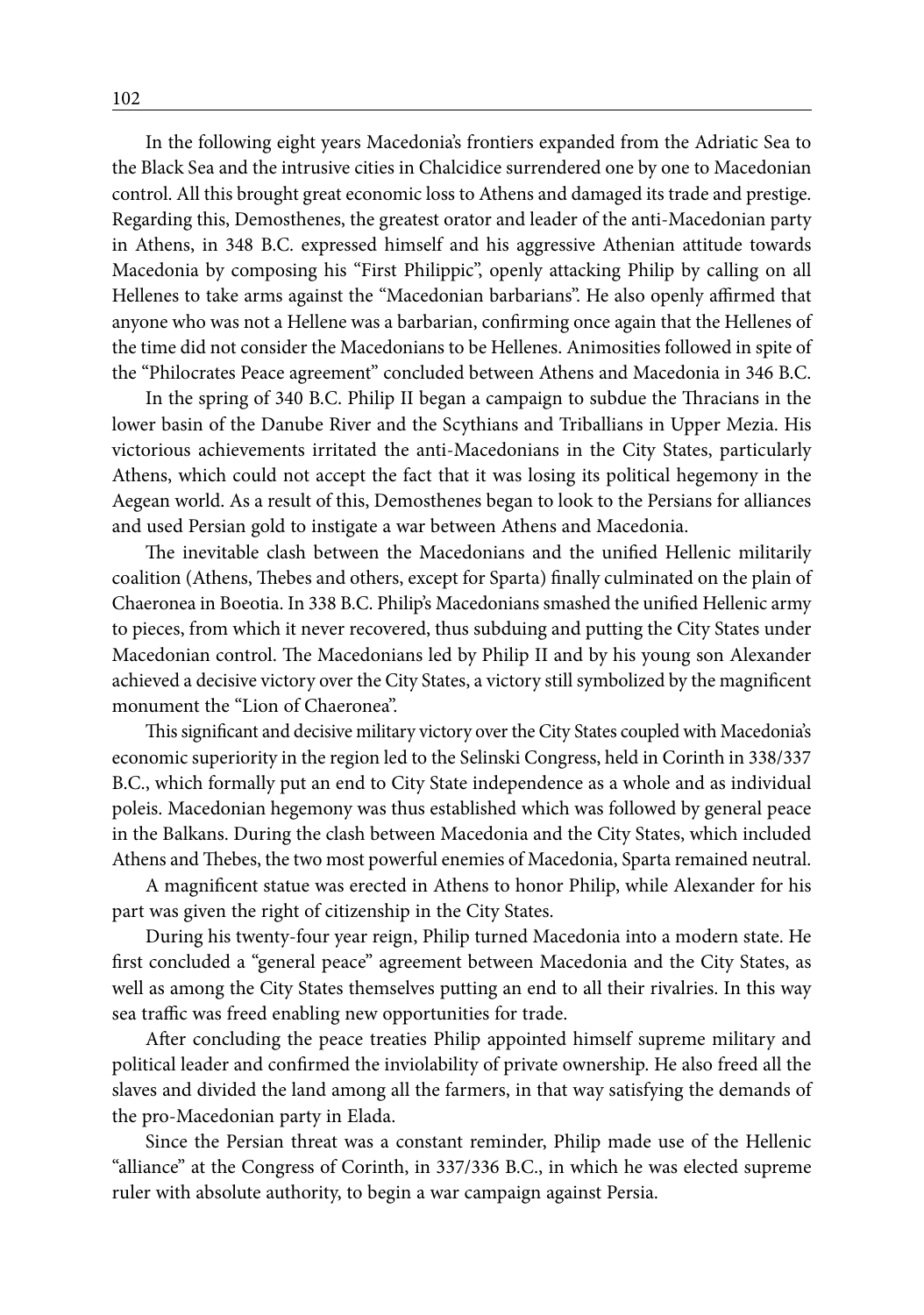After establishing full control of the City States, Philip returned to Macedonia and began preparations for war against Persia. In the spring of 335 B.C. he established his expedition force, consisting of 10,000 Macedonian soldiers, and placed them under Parmenio and (his son-in-law) Attalus's command to serve as an advanced guard in Asia Minor. The force crossed the Hellespont without any resistance and captured Troy. This is where Parmenio first received news that Philip was dead; murdered.

Philip's murder took place during the wedding ceremony of his daughter Cleopatra to king Alexander of Epirus. Philip was killed during the court festivities, during the athletic competitions, taking place in Aegae, the ancient Macedonian capital. After the crowd had filled the arena to the last seat, the ceremonial procession began to march. The procession consisted of participants carrying decorative statues of the Olympic gods and a magnificent statue of Philip sitting on his throne. Philip's appearance fired up the crowd with enthusiasm as he requested his bodyguards to follow. Then suddenly a young man unexpectedly approached Philip and stabbed him with a knife. That young man turned out to be Pausanias, a member of the Royal guard.

Philip's premature death at age 47 caused a crisis in the Balkans and in the entire European continent, particularly in the City States. His unexpected death cut short his long ambitions but left Macedonia in a lot better situation militarily and economically and a lot more powerful than it had ever been before. His achievements were simply magnificent.

Philip made Macedonia powerful, pacified the City States mostly by diplomacy and left a worthy successor to his throne, his son Alexander, whose glory would dwarf his own.

Philip II was buried somewhere in Aegae, in a magnificent royal tomb.

#### Ancient Macedonian cultural accomplishments

Following in the footsteps of his predecessors in renovating his country, particularly in those of Archelaus (413-399 B.C.), Philip II fostered better conditions for the development of the Macedonian language, alphabet, philosophy, history, mathematics, medical sciences and other disciplines. Industrious and notable people also contributed to Macedonia's enlightenment, some voluntarily. This included notables from Ionia in Asia Minor, Elada, Sicily and other cultural worlds. Famous Macedonian and non-Macedonian academics of the time included Aristotle of Stagira, Artrijlat of Tas, Amarija, Aristobul, Zojl, philosopher and critic of Homer, historian Dinokritus, historian Kalistenis (who, being a chief of protocol and historiography, followed Alexander during his long campaigns), mathematician Leodam, famous physician Nicomachus (father of Aristotle), the icon-painter Polignost, famous Pythagoras of Abdira, father of the Sophists etc. [13].

Archaeological research in Trebenište near Ohrid, Beranci near Bitola and in Tetovo prove that at the end of the 6<sup>th</sup> century and at the beginning of the 5<sup>th</sup> century B.C., Macedonia was experiencing a new wave of cultural and artistic achievement, a mix of autochthonous characteristics and some imported from neighboring cultures [14].

During a more recent archaeological dig by Andronikus [15] in 1985 in the Vergina (Kutleš) locality, located near the River Bistritsa (Haliakmon) by Beroya, the royal necropolis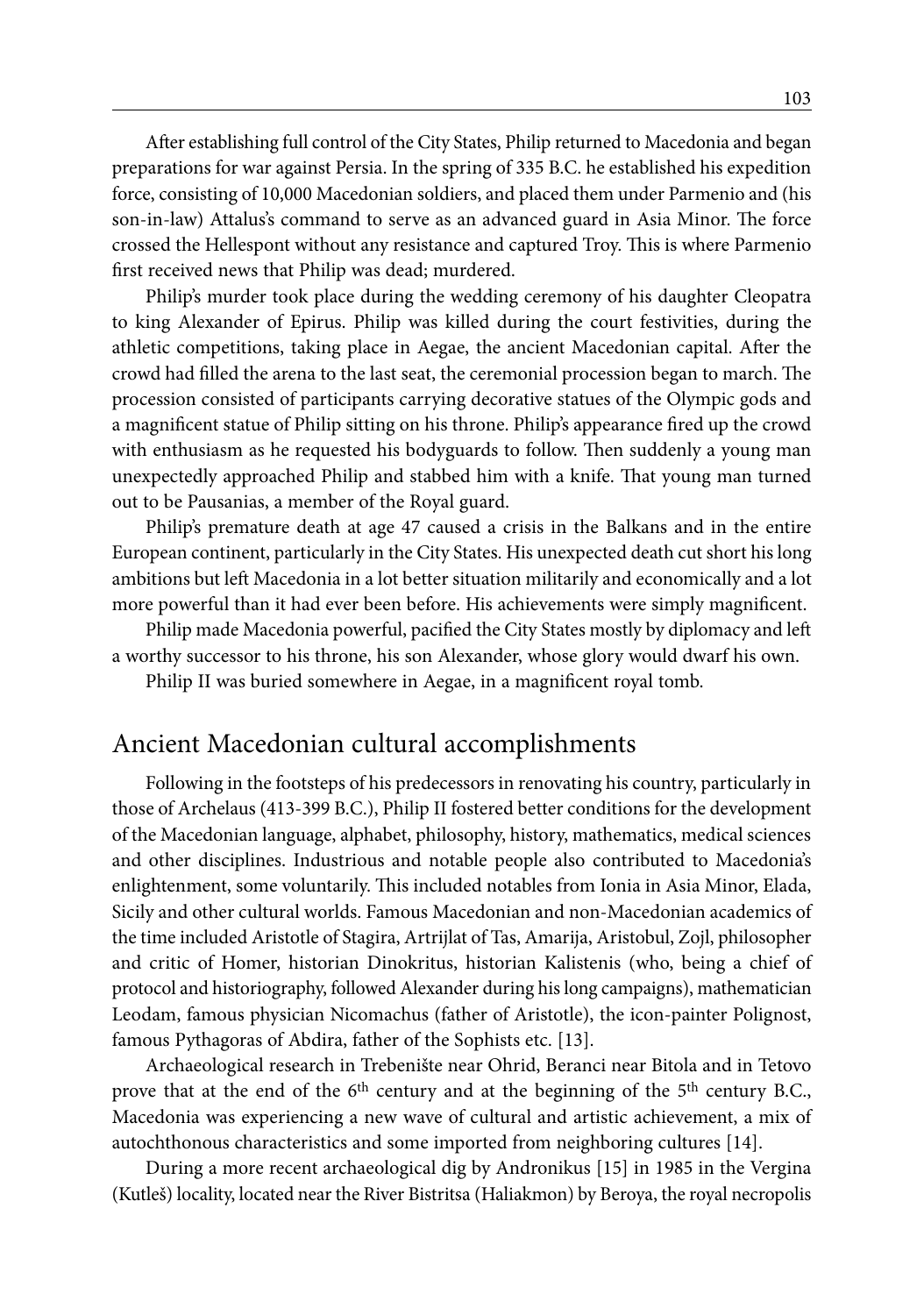of Philip II was allegedly discovered. The structure was built at great depth and was well preserved. A complex of women's graves was also found. Philip II was known to have had eight wives: Fila, Audata, Filina, Ilimia, Nikesipolis, Meda, Cleopatra and Europa [16].

The walls of this necropolis were made of marble, decorated with scenes of the king's life, painted with bright colors still preserved and in good condition. This was a unique find, one of a kind from that period.

The vaults in this necropolis were filled with richly decorated items of ivory, dishes, furniture, items made of bronze, iron, silver and gold, bearing witness to the fact that Macedonia was well developed materially and spiritually. These findings are an important source of information to study the history of Macedonia. At least culturally, spiritually and materially, the Macedonians were not "barbarians" as Demosthenes would have us believe. On the contrary, the Macedonians were not only excellent leaders and brave soldiers; they were also nation builders and cultural icons of our modern culture. These findings bear witness to a civilization of a new epoch and to the fact that Macedonia, before anything else, was a cradle of the new culture of Europe.

#### Symbols

In addition to mythological and other symbolic expressions, mascots and emblems were also present in the Macedonian world. In the Osiris myth, regarding the origin of Macedon, it was emphasized that Macedon wore a wolf 's head as an emblem while his brother Anubis wore the head of a dog. In the myth regarding the founder of the Argaed Dynasty, Perdiccas I had a goat with silver antlers as a mascot. In symbolism the goat defined the theological-philosophical and aesthetic-artistic expression of skillfulness, inclination to freedom and to enlightenment.

Goats guided people at the Delphic oracle to a place where money emerged from the womb of the earth and where they danced. Inspired by their dances people understood the divine importance of goats, but also of the money that emerged from the earth. To explain this "theophany" the Oracle was established.

The Delphic oracle, second to the leading Dordonian oracle, advised Perdiccas I to establish a city at the place where he found white goats with silver antlers. That city he founded was Aegae, the first capital of ancient Macedonia. Aegae was also called Milobot, a place for raising sheep (a word derived from the words "milon" meaning a flock of sheep and from the word "bosko" meaning to graze or to shepherd). Perdiccas experienced all this at the holy place he built for the Macedonians in the Holy Mountain in Pieria located under the roof of Mount Olympus.

The lion was also present in Macedonian symbolism (coats of arms).

The Sun was, as a universal symbol of Macedonian Royalty, adopted by the various Macedonian Dynasties. The Sun was a divine object not only because it was a source of light and heat but because of its importance in sustaining life. In iconography the sun's rays are portrayed as heavenly, having spiritual influence over the earth and over individuals. The sun's rays are illustrated by straight lines or by wavy lines. For example in one icon king Midas's hair was illustrated as the rays of the sun.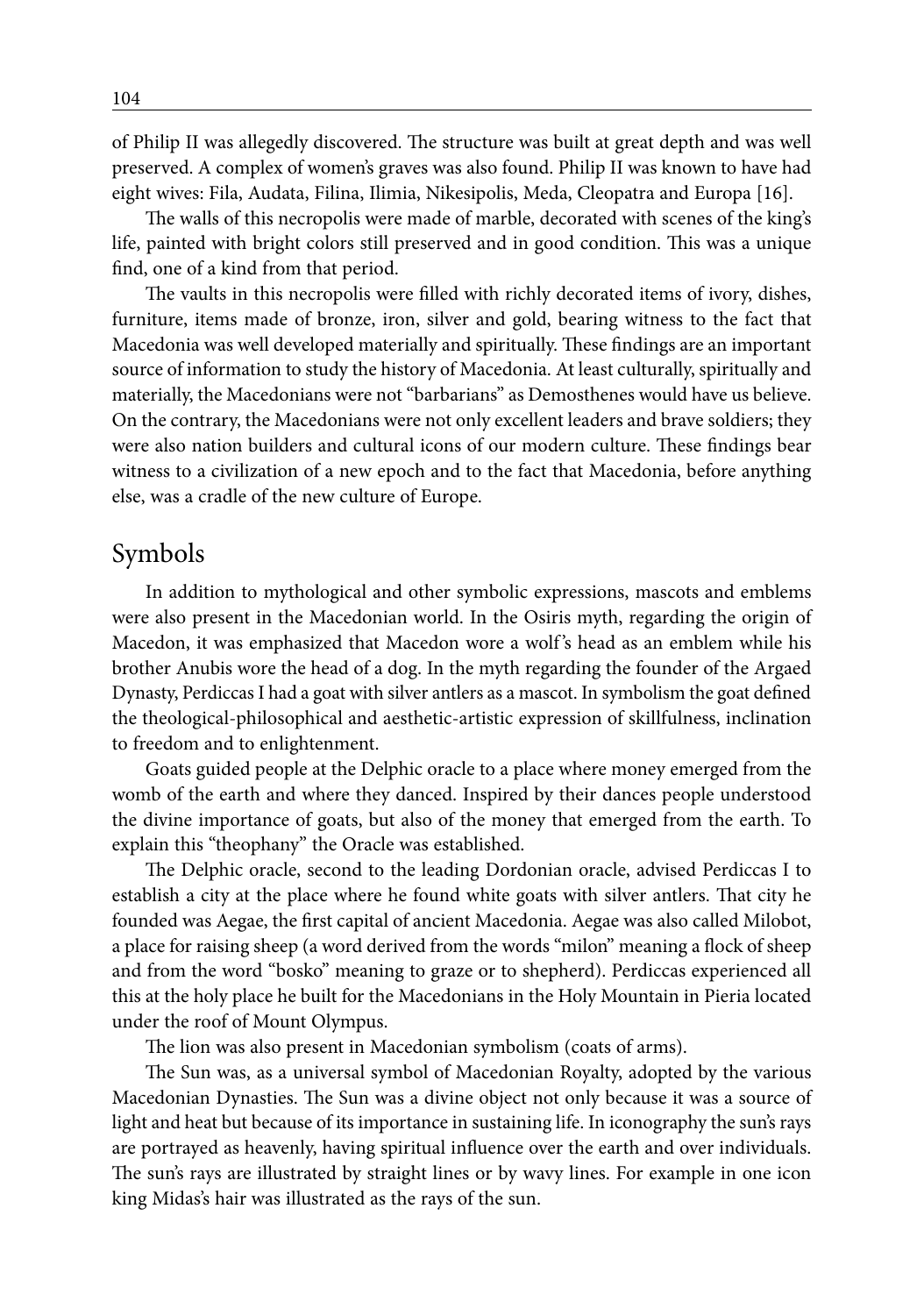Sun symbolism is also illustrated in petro-glyph art in Macedonia which dates back between 3400 and 1800 B.C. The Sun in these symbols is depicted as a circle with a cross drawn inside it. In some symbols a large hole is made in the centre where the cross lines intersect. This, according to the artist, demonstrates that the entire solar system is governed by the golden intersection law which is proven to exist in the solar oscillatory process by modern science, Tomić, Koruga [17].

The most beautiful symbol of the divine and life giving sun can be found on the golden urn in which Philip II's alleged remains were placed, which to modern archaeology and modern history is known as the Sun of Vergina (Kutleš).

### The golden sun of Philip II the sun of Vergina (Kutleš)

As we stated earlier, archaeological excavations in Vergina (Kutleš) locality in the foothills of Pieria and in the district of Botiaia respectively have unearthed artefacts belonging to the material culture of the prehistoric Macedonian city Aegae. Here also rest the necropolises of the Macedonian kings Andronicus [15], excavated in 1969, 1979 and 1985. A golden intarsia (wood inlay) depicting a golden sun with sixteen golden, straight rays (eight long and eight short) is displayed on top of the cover of a golden urn alleged to hold Philip II's cremated remains. The golden sun here is a traditional symbol of the Macedonian Argaed Dynasty of Orestis (Kostur).

Another interpretation and probably the best so far of the sun symbol in Macedonian tradition is that given by Herodotus [1], which according to him represents freedom, the freedom that Perdiccas was awarded by his employer. Here is what Herodotus had to say: "He summoned the servants, the three descendants of Temenus, and ordered them to leave his country. They agreed but would not leave until he paid them their owed salaries which they earned. When the king heard they wanted their salaries, he became furious and, looking at a spot of sunlight on the floor coming through an opening in the roof, he pointed to it with his hand and said: 'There is your salary which you have earned, I am giving it to you'. The youngest Perdiccas, who happened to carry a sword, replied: 'Our king, we agree to take what you are giving to us', then drew a circle around the sunspot on the floor, cut the piece out with his knife, took it and the three brothers left."

Divine symbolism was also displayed during Alexander's time when the Egyptian god Amon, portrayed by Alexander, was shown to wear ram horns on his head while Bucephalus, Alexander's horse, wore bull horns, probably depicting the Egyptian god Apis.

This kind of symbolism was also present in later years during the time of Seleucus I 312-281 B.C. Seleucus was one of Alexander's army commanders and when he became king of Asia he stamped his own coins. One of his coins, a silver tetra-drachma, displayed the head of Bucephalus as a divine sign. Stamped on the silver coin was also the inscription "Basileos Seleukos".